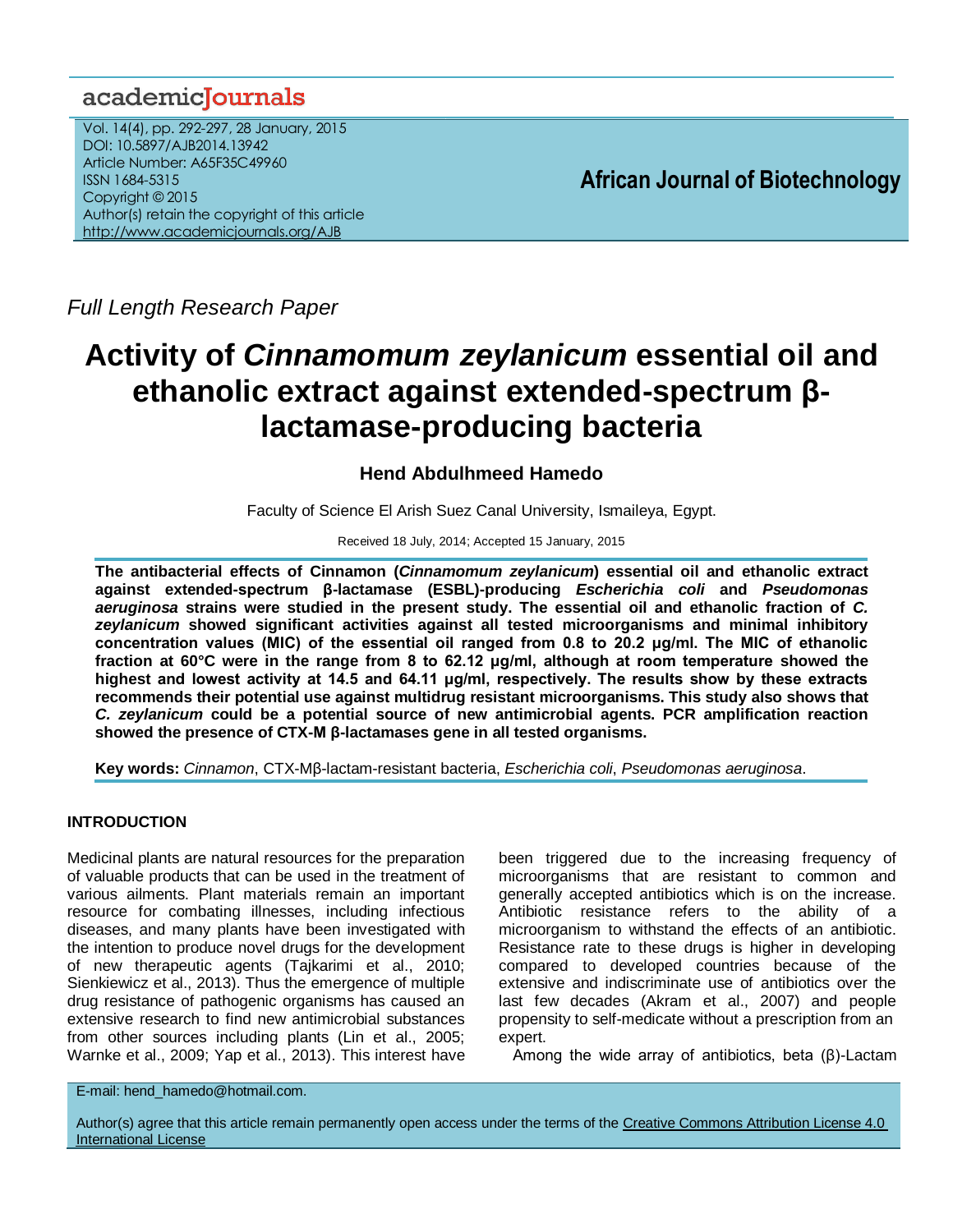(penicillins, cephamycins etc.) are the most varied and widely used (Bronson and Barrett, 2001). The most common cause of bacterial resistance to β-lactam antibiotics is the production of β-lactamases, enzymes that break the antibiotic structure. The majority of these enzymes have been described in Gram negative bacteria which are responsible for numerous infectious diseases and are generally multidrug resistant. Gram-negative bacteria are more resistant to antibiotics than the Grampositive bacteria due to the permeability barrier provided by the cell wall or to the membrane accumulation mechanism (Shanab et al., 2004).

Bacterial resistance to β-lactam antibiotics has been attributed to the spread of plasmid-mediated extended spectrum β-lactamases (ESBLs) (Khan et al., 2010; Sienkiewicz et al., 2013). ESBL-producing Enterobacteriaceae and other kinds of bacteria have been reported widely. Infections caused by ESBLproducing bacteria have become a clinical and therapeutic problem because these organisms are resistant not only to β-lactamases but also to many other antimicrobial agents (Velasco et al., 2007). A feasible approach of limiting the transmission of these pathogens is the use of essential oils as alternative or topical agents.

Cinnamon is a plant that belongs to the family of Lauraceae most noted for its bark, which provides the world with the commonly known culinary spice, cinnamon. Cinnamon has medicinal property and has been used to treat gastrointestinal complaints and other ailments (Cao and Anderson, 2011; Varalakshmi et al., 2014) and has been known as a popular remedy. It is reported to exhibit antimicrobial activity (Souza et al., 2007; Mishra et al., 2009; Pritam et al., 2013). Its potential therapeutic roles such as diaphoretic, carminative, antispasmodic, antiseptic, insecticidal and parasiticide properties have also been recognized.

The CTX-M β-lactamases are one of the groups of extended spectrum β-lactamases (ESBLs) identified after the introduction of the broad-spectrum cephalosporins. These enzymes are worldwide spread and 54 different types have already been identified in the last decade. The bla CTX-M genes are located on large plasmids (58- 320 kb) that are transformed into *Escherichia coli* and resulted in multiresistant transformants (Soge et al*.*, 2006).

In the present study, essential oil and ethanolic extract of *Cinnamomum zeylanicum* were tested to screen their antimicrobial activity (MIC) against multi-drug resistant *E. coli* (ESBL positive) and *Pseudomonas aeruginosa* strains with verification of CTX-M β-lactamases.

#### **MATERIALS AND METHODS**

#### **Plant materials**

The essential oil and the powder of *C. zeylanicum* were purchased from the Aroma Trading market (SH pharma), Egypt.

#### **Preparation of plant extract**

The bark powder of *C. zeylanicum* (10 g) was refluxed with absolute ethanol (100 ml) for 6 h. The solvents were evaporated at a constant temperature of 60°C until a very concentrated extract was obtained (5 ml). Identification tests for the various chemicals were conducted to test the presence of different chemical constituents.

#### **Preliminary phytochemical analysis**

Qualitative phytochemical screening for various chemical constituents including alkaloids, flavonoids, glycosides, phenols, resins, sugars, amino acids, protein, steroids/terpenes and tannins were performed using the crude extract of *C. zeylanicum.* The presence of resins, alkaloids, tannin and proteins was determined according to the methods described by Afaq et al. (1994) and Evans (2002). The presence of amino acids, glycosides, sterols/terpenes, phenols and carbohydrates was demonstrated by the methods of Evans (2002). For the confirmation of the presence of flavonoids, the method of Fornasworth (1966) was used.

#### **Test organisms**

The bacterial strains were either reference strain acquired from King Khalid University, Medicine Collage, KSA or clinical isolates from Mansoura University hospital, Egypt. Clinical strains were identified by conventional techniques (Fornasworth, 1966). The isolates studied included Gram-negative bacteria *E. coli* spp. (six strains) and *P. aeruginosa* (two strains). They were tested against their ability to produce β-lactamases enzyme. The isolates studied were resistant to at least one β-lactam antibiotic. Reference bacterial strain was β-lactamase producer *E. coli* ATCC O1577. Antimicrobial susceptibility of these strains was determined by disc diffusion method test. Each strain was routinely sub-cultured, at 37°C, on nutrient agar plate (Difco).

#### **Antibiotic susceptibility testing**

Susceptibility testing was performed according to Clinical and Laboratory Standards Institute (NCCLS) recommendations by using microtitre plates containing different dehydrated antibiotics. The initial screening was performed by testing the zone diameter for ceftriaxone, ceftazidime and cefotaxim (Aligiannis et al*.,* 2001) alone and in combination with 4 g/mL clavulanic acid for phenotypic detection of β-lactamases.

#### **Antimicrobial activity test**

The antimicrobial activities of the essential oil and the ethanolic plant extract of *C. zeylanicum* were measured *in vitro* against the 9 microbial cultures by using disc diffusion method (Anon, 1997). Filter paper discs (5 mm diameter) were placed on the preinoculated agar surface and impregnated with 30 μl of each essential oil or ethanolic fraction. The plates were then incubated at 37°C for 24 h before the diameters of inhibition zones around each disc were measured. All tests were performed twice and the antimicrobial activity was expressed as the mean of inhibition diameters (mm).

#### **Determination of minimum inhibitory concentration**

The minimum inhibitory concentration (MIC) was defined as the lowest concentration that prevents visible growth of the bacteria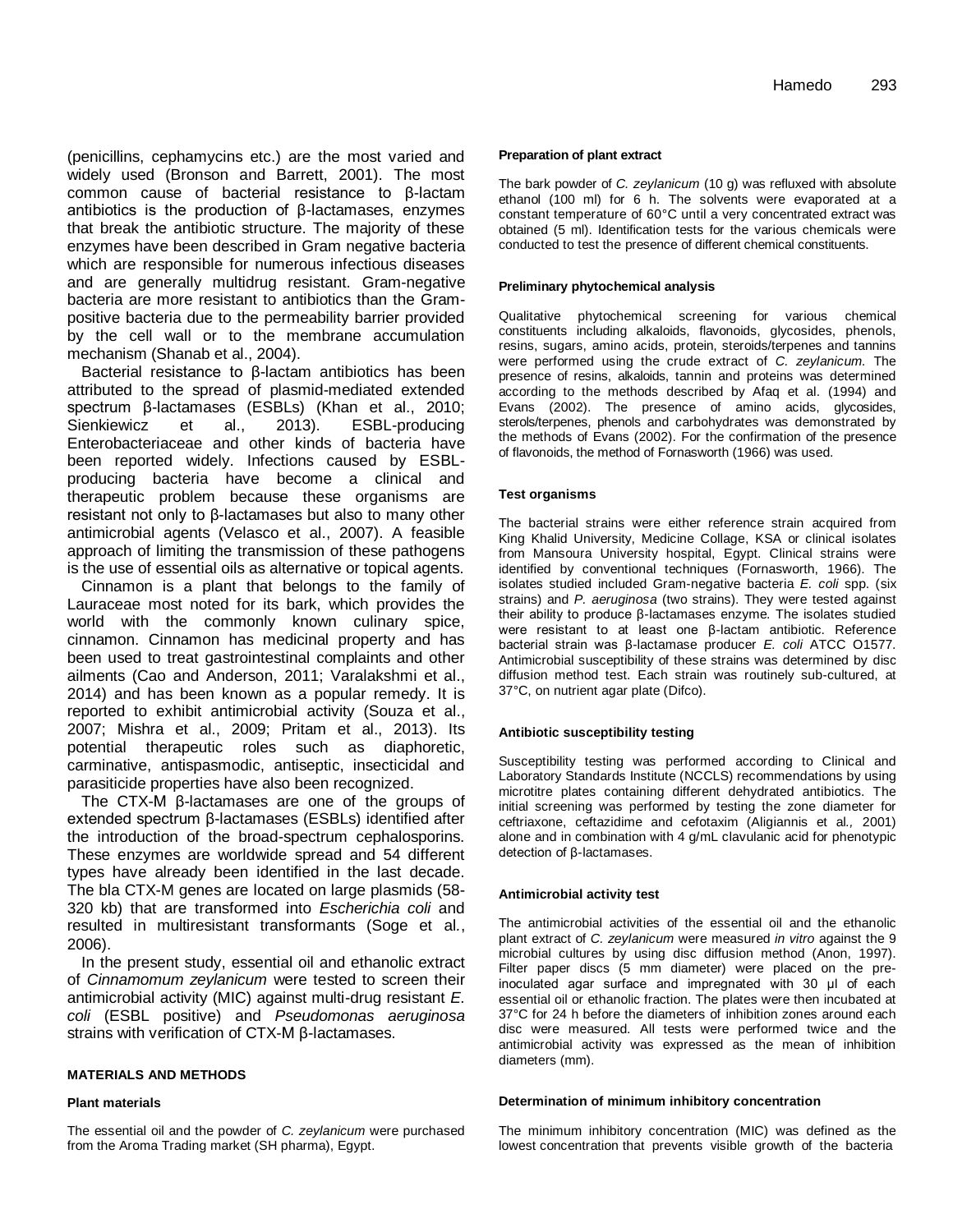(Delaquis et al., 2002). One ml from the dissolved essential oil in ethanol and ethanolic extract (100 µg/ml) was used to determine MIC by serial dilution with nutrient broth (Murray et al., 1995). The bacterial cell number was adjusted at 10 $^6$  bacterial cells/ml (0.1 ml inoculum / tube) for the tested strains. All samples were incubated at 37°C during 18-24 h. As control, ethanol was used.

#### **DNA extraction**

Bacterial chromosomal DNA was obtained using Maxwell 16 DNA cell purification Kit with automatic DNA extraction machine according to instruction manual. The chromosomal DNA was checked by electro-phoresis in agarose gels, and the concentrations of the different extracts were standardized by spectrophotometric measurements (Sambrook et al*.*, 1989).

#### **Detection of the CTX-M gene**

DNA from different *E. coli* strains and *P. aeruginosa* strains was used as the template in a PCR amplification. Amplification reactions were performed in a final volume of 50  $\mu$ l. Mg<sup>2+</sup>-free PCR buffer was purchased as a 10x concentrate consisting of 500 mM KCI, 100 mMTris-HCl (pH 9.0), and 1% Triton X-100 (Perkin-Elmer, Roche Molecular Systems, Inc., Nutley, N.J.) with 200 μM (each) dATP, dCTP, dGTP, and dTTP (Perkin-Elmer, Roche Molecular Systems, Inc.). The  $Mg^{2+}$  concentration was 2.5 mM, and the primers were used at 0.5 μM each. The primer pair CTX-M-1 (5′- AACACGGATTGACCGTATTG-3′) and CTX-M-2 (5′- TTACAGCCCTTCGGCGAT-3′) was used to amplify the CTX-M-14 gene in the plasmid DNA. Amplification reactions were carried out in T100 thermal cycler (Bio-Rad, Germany), with an initial denaturation (10 min at 94°C) followed by 30 cycles of denaturation (30 s at 94°C), annealing (30 s at 58°C), and extension (2 min at 72°C), with a single final extension of 10 min at 72°C. Aliquots (15 μl) of each sample were subjected to electrophoresis in 1.0% agarose gels. Amplified products were detected after staining with ethidium bromide (50 μg/ml) and photographed with gel documentation system (BioScience, Taiwan).

## **RESULTS AND DISCUSSION**

With the rise in the emergence of various multidrug resistant microorganisms and the scenario worsening through the indiscriminate use of antibiotics, new and/or alternative antimicrobial compounds must be developed to treat common infections (Shakil et al., 2010). New and safe antimicrobial agents are needed to prevent and overcome severe bacterial infections and the problems of bacterial resistance (Sienkiewicz et al., 2013). Plants essential oils and extracts especially cinnamon have been used for many thousands of years, in pharmaceuticals, alternative medicine, and natural therapies (Pritam et al., 2013). It is necessary to investigate this plant scientifically to improve the quality of healthcare.

The initial screening was carried out to test inhibition zones of ceftriaxone, ceftazidime and cefotaxime, and the corresponding inhibitory diameters were 17, 15 and 14 mm, respectively. Thus, it was possible that this strain might produce ESBLs. Moreover, the confirmation test of ESBL production indicated that inhibition zones of

cefotaxime and ceftazidime with clavulanic acid were 20 and 17 mm, respectively. The increase of 6 mm between the zones of cefotaxime and cefotaxime combined with clavulanic acid was considered to indicate the production of ESBLs. These results were confirmed with the results of Hongbin et al. (2008) who stated that the increased zone diameter for ceftazidime or cefotaxim tested in combination with clavulanate versus the zone when tested alone was considered indicative of ESBL production from *E. coli* isolates obtained from chicken livers.

Results obtained in the present study reveal that the essential oil and the fractions of the plant extract tested possess potential antibacterial activity against the tested organisms. There are differences in the antimicrobial activities of the essential oil and the ethanolic plant extract as each might possess different compounds. This is in agreement with the report of Khan et al. (2010) which stated that the ability of the oil and extract of some medicinal plants to inhibit bacteria suggested the presence of broad spectrum antibiotic compounds. Schmidt et al. (2006) showed that the essential oil of *C. zeylanicum* is rich in eugenol and cinnamaldehyde which are the two major chemical components that are mainly responsible for its antimicrobial properties. Snyder (1997) stated that eugenol, a phenol compound, inhibits mold and adds flavor and aroma to bakery items. It also possesses antiviral properties *in vitro* while, Ali et al. (2005) confirmed that eugenol and cinnamaldehyde inhibit *H. pylori* growth at a low pH, showing their efficacy in eliminating the bacteria present in the human stomach.

It has been published that various plant extracts have been demonstrated to possess antibacterial activity against microbial pathogens. The antimicrobial activity observed could be due to the varied phytochemicals presents (Aduol et al., 2014). Several metabolites from medicinal plants such as sterols, tannins and alkaloids have previously been associated with antimicrobial activity (Leven et al., 1979). It is necessary to identify the phytochemical component of the local medicinal plants to explain some of the biological activity of certain plant extracts observed.

The phytochemical analysis of ethanolic extract of *C. zeylanicum* showed positive tests at room temperature and at  $60^{\circ}$ C for the presence of many compounds like resins, sterols /terpenes, tannins, glycosides, alkaloids and flavonoids while reducing sugars, amino acids, phenols and proteins were not detected (Table 1).

The antibacterial activity of cinammon ethanolic extract could be due to the presence of resins, sterols, terpenes, tannins, glycosides, alkaloids and flavonoids. [Shuaib](http://www.ncbi.nlm.nih.gov/pubmed/?term=Shuaib%20M%5Bauth%5D) et al. (2013) concluded that the resin rich methanolic extracts of *C. myrrha*, *O. turpethum* and *P. Roxburghii* exhibited some degree of antimicrobial activity against Grampositive (*S. aureus, B. subtilis, M. luteus, E. faecalis*) and Gram-negative bacterial strains (*E. coli, P. aeruginosa, S.*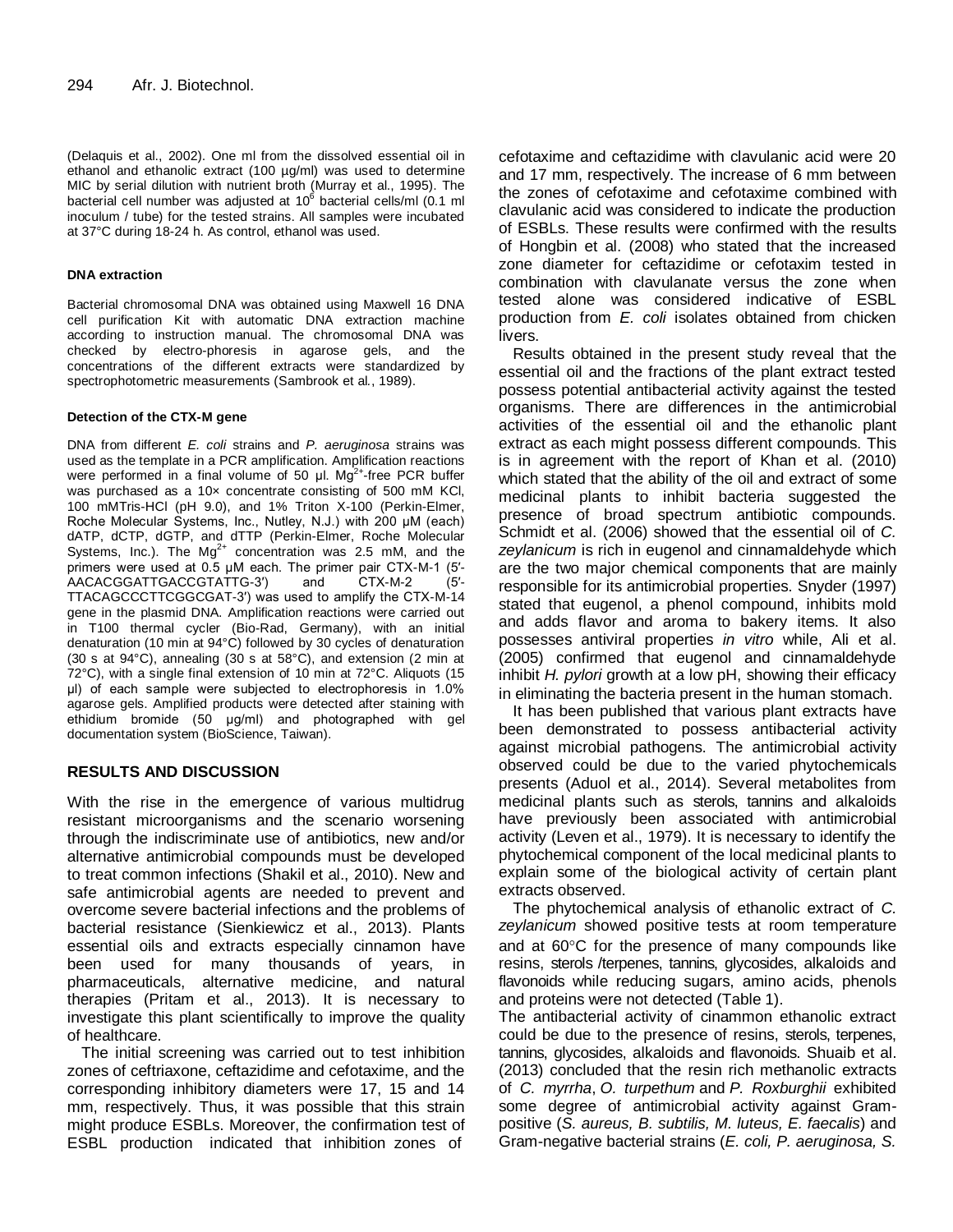| Compound         | <b>Ethanolic extract</b><br>(at $60^{\circ}$ C) | <b>Ethanolic extract</b><br>(at room temperature) |  |
|------------------|-------------------------------------------------|---------------------------------------------------|--|
| Resins           | +ve                                             | $+ve$                                             |  |
| Sterols/terpenes | +ve                                             | $+ve$                                             |  |
| Reducing sugers  | -ve                                             | -ve                                               |  |
| Tannins          | +ve                                             | $+ve$                                             |  |
| Glycosides       | +ve                                             | $+ve$                                             |  |
| Alkaloid         | +ve                                             | $+ve$                                             |  |
| Amino acids      | -ve                                             | -ve                                               |  |
| Flavonoids       | +ve                                             | $+ve$                                             |  |
| Phenols          | -ve                                             | -ve                                               |  |
| Proteins         | -ve                                             | -ve                                               |  |

**Table 1.** Qualitative test for various phytochemical constituents in ethanolic extract.

**Table 2.** MIC (μg/ml) values of essential oil and ethanolic extract of *C. zeylanicum* studied against multi-drug resistant strains of bacteria.

| <b>Strain number</b> | <b>Essential oil</b> | <b>Ethanolic extract</b><br>(at 60°C ) | <b>Ethanolic extract</b><br>(at room temperature) |
|----------------------|----------------------|----------------------------------------|---------------------------------------------------|
| P. aeruginosa 1      | 20.20                | 64.00                                  | 64.11                                             |
| P. aeruginosa 2      | 20.00                | 62.12                                  | 64.00                                             |
| E. coli 1            | 0.8                  | 8.22                                   | 16.20                                             |
| E. coli 2            | 12.70                | 8.00                                   | 14.50                                             |
| E. coli 3            | 4.88                 | 32.00                                  | 38.35                                             |
| E. coli 4            | 4.00                 | 24.80                                  | 24.00                                             |
| E. coli 5            | 4.00                 | 24.12                                  | 22.30                                             |
| E. coli 6            | 16.33                | 30.00                                  | 32.11                                             |
| E. coli ATCC 01577   | 16.00                | 32.00                                  | 60.00                                             |

*typhi, S. dysenteriae*). Dherbomez et al*.* (1995), stated that a sterol, 7-amino- cholesterol displayed antibiotic activity against *Saccharomyces cerevisiae*, *S. aureus*, *Enterococcus hirae* and *Bacillus cereus*, while, Cantrell et al. (2001), investigated the importance of terpenes and terpenoids for their antimicrobial activity. Haslam (1996) reported that a wide range of anti-infective actions have been assigned to tannins. Iyengaroside-A (2), a glycoside isolated from the methanolic extract of the marine green alga *Codium iyengarii* has been reported to show bactericidal activity (Ali et al*.,* 2002). Bromotyrosine alkaloids have demonstrated high antimicrobial activity against a number of Gram-positive organisms, including Mycobacteria and Staphylococci (Pick et al*.,* 2006). Flavonoids have been found to show *in vitro* antimicrobial activity against a wide range of bacteria (Cowan, 1999).

The ethanolic extract of cinammon showed significant activity against the investigated bacterial strains, which is promising. It is interesting to note that the extract is not pure compounds and in spite of it, antimicrobial results were obtained, which only suggests the potency of this

extract. The potential for developing antimicrobials from plants is rewarding as it will lead to the development of a phytomedicine to act against microbes. Plant based antimicrobials have enormous therapeutic potential as they can serve the purpose without any adverse effects that are often associated with synthetic compounds; hence isolation and purification of phytoconstituents from our plant may yield significant novel antimicrobials.

The essential oil and ethanolic fraction of *C. zeylanicum* showed significant activities against all the microorganisms and the values of MICs for the essential oil ranged from 0.8 (*E.coli* no.1) to 20.2 μg/ml (*P. aeruginosa* no.1) (Table 2). On the other hand, MICs of the ethanolic fraction at  $60^{\circ}$ C showed highest activity against *E. coli* no.2 (8 μg/ml) while the lowest activity was against *P. aeruginosa* no.1 (64.00 μg/ml). The MICs of ethanolic fraction at room temperature showed the highest activity against *E. coli* no.2 (14.5 μg/ml) and the lowest in *P. aeruginosa* no.1 (64.11 μg/ml). Ethanol was used as a control which did not show any inhibitory activity against each bacterial species.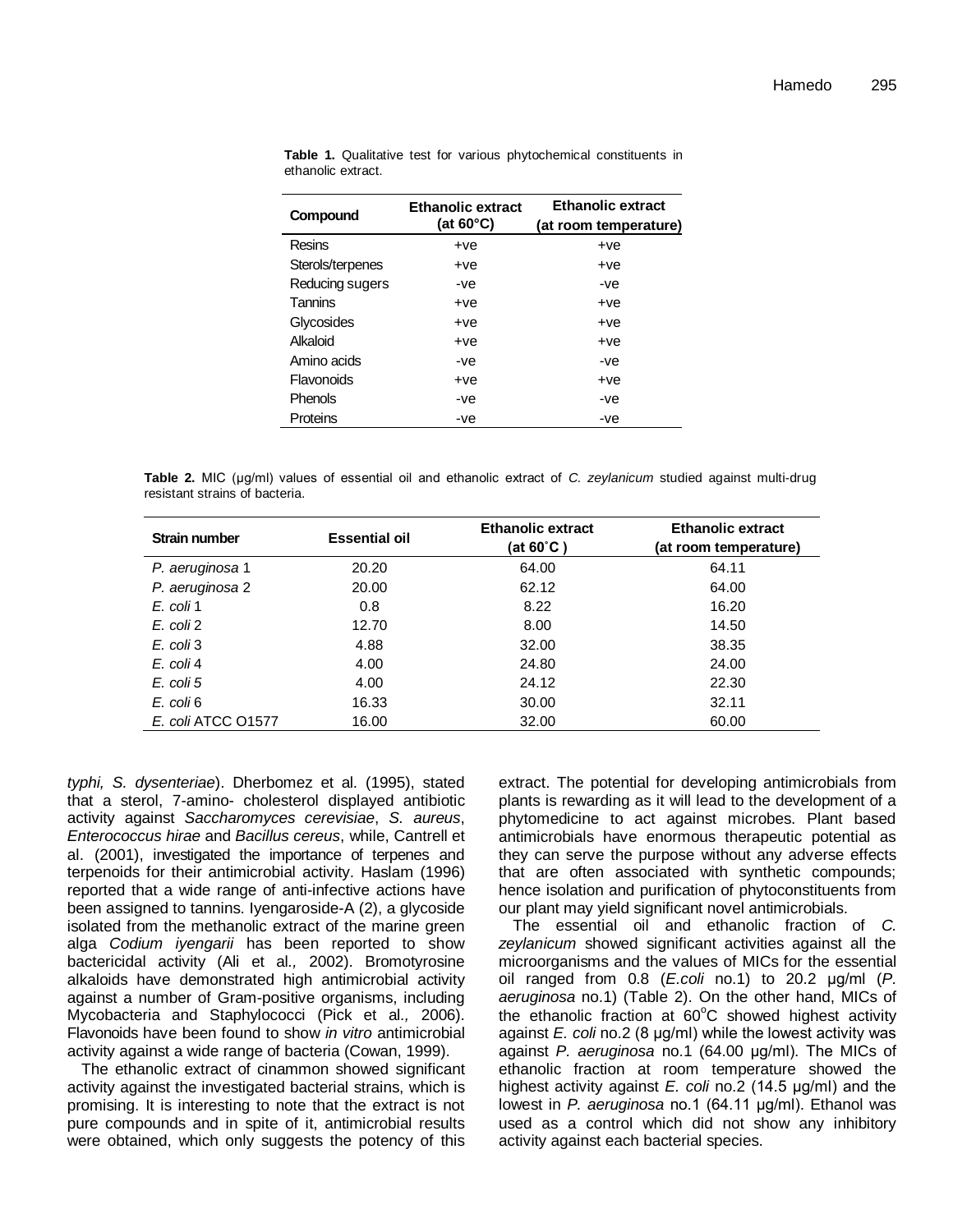

**Figure 1.** PCR amplification products of CTX-M gene. From left to right; DNA marker: 100bp DNA ladder; lanes 1-6, *E. coli* isolates; lanes 7 and 8 *P. aeruginosa* isolates; lane 9, positive control *E. coli* ATCC O1577 strain containing of CTX-M gene of about 550 bp.

Tests have shown that cinnamon oil have strong antimicrobial effects against the most bacteria and fungi, even more than the cinnamon ethanolic extract. Gupta et al. (2008), showed that cinnamon oil was effective against 10 examined bacteria, including *S. aureus*, *Listeria monocytogenes*, and *E. coli* while cinnamon extract was only effective against most of the food-borne microorganisms. In another study which examined the antibacterial effects of various plant essential oils, cinnamon oil showed maximum activity against the gram positive bacteria *B. subtilis* and *K. pneumoniae* and the gram negative bacteria *P. aeruginosa* and *E. coli* 18 (Ankri and Mirelman, 1999).

There has been a dramatic increase in the number of organisms reported in the literature that produce CTX-Mβ-lactamases. This class of β-lactamases has been recognized worldwide as an important mechanism of resistance to oxyimino-cephalosporins used by gramnegative pathogens (Bonnet, 2004) (Figure 1).

To overtake the technical difficulties encountered in molecular detection and characterization of these βlactamases simultaneous amplification PCR methods have been successfully developed (Colom et al., 2003). The specific fragments at 550 bp was clearly separated and visualized by gel electrophoresis. *E. coli* isolates harboring ESBLs are significantly more frequently found to be resistant to other antibiotics, in particular fluroquinolones. Due to the increased complexity of β-lactam resistance in Gram-negative organisms, the key to effective surveillance is the use of both phenotypic and genotypic analyses (Eisner et al., 2006). This high ESBL frequency may have been caused by the excessive use of broad-spectrum antibiotics in our hospital, together with a lack of attention to laboratory screening of ESBL production by clinical isolates. On the other hand, the high rate of ESBL production could possibly be due to the spread of 1 single clone and/or plasmid within our hospital setting. Owing to a number of limitations, we could not exclude this possibility by determining plasmid profiles and pulsed-field gel electrophoresis patterns of the isolates. As the available treatment options are limited, antibiotic control policies together with the implementation of infection control measures remain of high importance.

#### **Conclusion**

The essential oil and the ethanolic extract of *C. zeylanicum* showed varying degrees of antimicrobial activity against the ESBL producing multidrug resistant isolates. The presence of phytochemicals may be responsible for its therapeutic effects. This plant could be a source of new antibiotic compounds which could be more effective against multidrug resistant strains of microorganisms. To test and identify the specific antimicrobial compounds, further work is needed.

## **Conflict of interests**

The authors have not declared any conflict of interests.

## **ACKNOWLEDGEMENT**

The author expresses her thanks to Dr. Rehab Abdeen Herzallah Assis, Prof. Of chemistry at King Khalid University, for her helping in chemical analysis work.